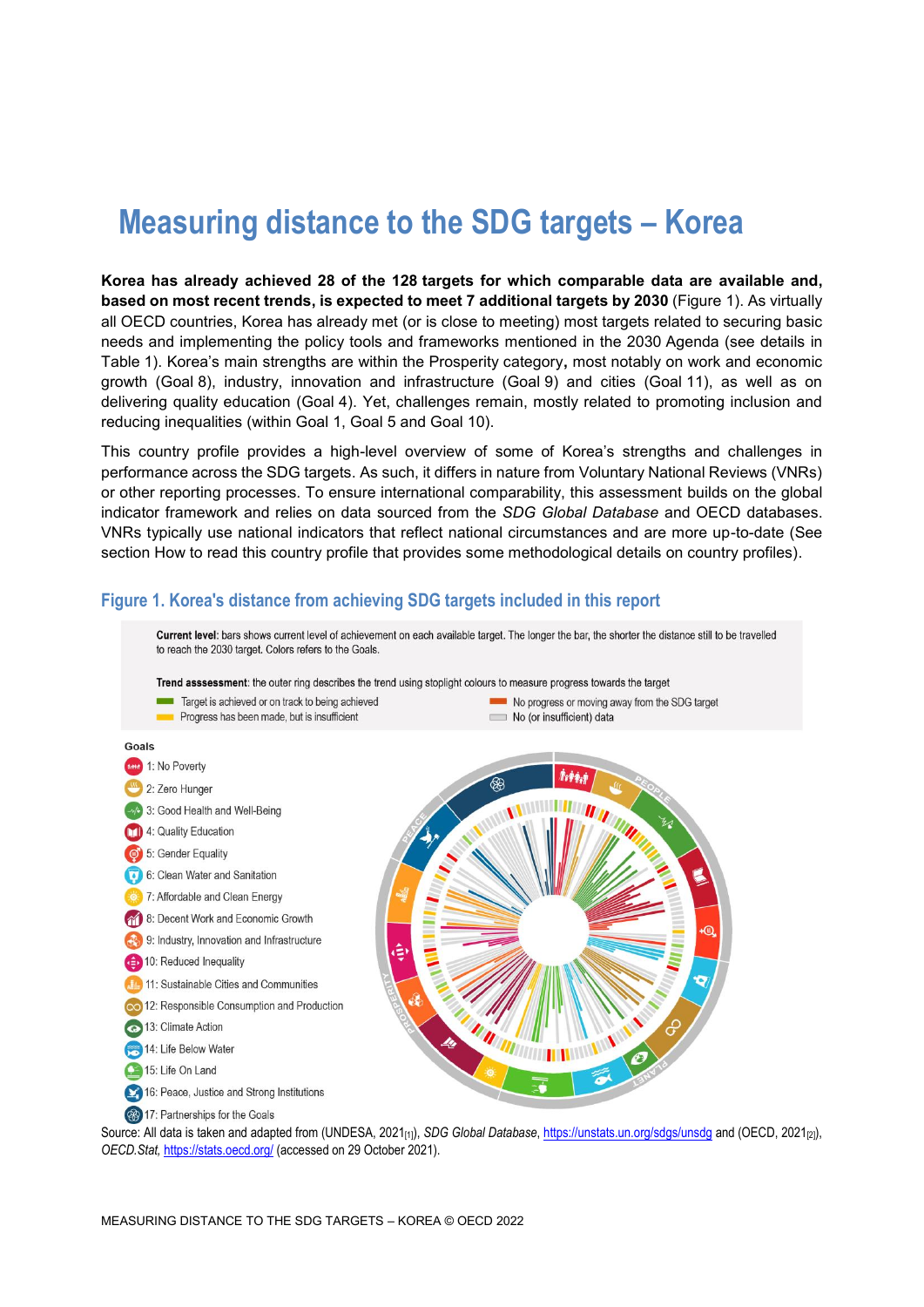# **Main strengths**

**Korea is among the fastest growing OECD economies.** Before the pandemic hit, it experienced growth in GDP and labour productivity well above the OECD area (Targets 8.1 and 8.2), as well as a dynamic labour market. Average hourly earnings are high (USD PPP 23 per hour in 2018), and the unemployment rate is low; at 4% in 2020 (Target 8.5). Korea is also one of the best performing countries on industry and innovation. It has a strong researcher density and research and development expenditure account for a significant share of GDP (Target 9.5) and the relative size of manufacturing value added per capita is well above the OECD average (Target 9.2).

**Korea has a strong track record in waste management**. The amounts of waste recovered are growing and recycling rates are higher than in many other OECD countries; around two-thirds is recovered through of recycling and composting (Targets 11.6 and 12.5). The materials intensity of the economy is declining (Target 12.2) and the proportion of domestic wastewater flows that is safely treated had been growing to achieve almost universal coverage (Target 6.3).

**Education outcomes are also high.** According to available data, Korea has already met three targets relating to quality education: Target 4.2 on pre-primary education, Target 4.a on education facilities and Target 4.c on the qualification of teachers. In addition, in 2018, 85% of students achieved minimum proficiency level in mathematics as well as in reading (Target 4.1); this is 10 percentage points higher than the OECD average for mathematics, and 8 percentage points higher in reading. Still, differences in socioeconomic background, gender, immigration status and location contribute to significant disparities in education outcomes (Target 4.5). The share of low-skilled adults is also below the OECD average, although the difference is less pronounced (4 percentage points in reading and 7 percentage points in reading) than in the case of students.

## **Main challenges**

**Korea is furthest away from targets related to promoting inclusion and reducing inequalities** (within Goal 1 on eradicating poverty, Goal 5 on promoting gender equality and Goal 10 on inequality among and within countries). Available data show that relative income poverty (Targets 1.2 and 10.2) is high (17% in 2018) and that redistribution through taxes and cash transfers is rather limited (Target 10.4). Data underpinning Target 1.3 also suggest that some population groups are not well covered by social protection. Furthermore, women are underrepresented in both political and economic spheres (Target 5.5), as well as bearing the larger share of unpaid domestic and care work (Target 5.4). In addition, around one in ten Korean women report having experienced physical and/or sexual violence in the previous 12 months (Target 5.2). The existing legal framework also falls short of preventing all forms of discriminations (Targets 5.1 and 5.3).

**The scope for improving environmental performance is large**. Rapid industrial growth over decades has taken its toll on the environment. Greenhouse gas emissions are high (Targets 13.2 and 9.4) and mean population exposure to fine particle matter in metropolitan areas are almost three times the WHO targets (Target 11.6). Environmental pressures from agriculture and fisheries (Targets 2.4, 14.4 and 14.b) are rising, leading to increased marine pollution (Target 14.1). In addition, the share of renewables in energy supply remains modest (Target 7.2), while resource efficiency for both water and energy (Targets 6.4 and 7.3) is low. All these factors have a strong impact on biodiversity (Targets 2.5 and 15.5).

**Korea is also far from achieving targets on Peace, Justice and institutions (Goal 16), and Partnerships (Goal 17)**. Perception-based measures suggest that only 22% of Korean is satisfied by the judicial system (Target 16.6). In addition, the diversity of both central government workforce and members of parliaments (Target 16.7) is limited. On Goal 17, Official Development Assistance by Korea is only a fifth of the 0.7% (Target 17.2).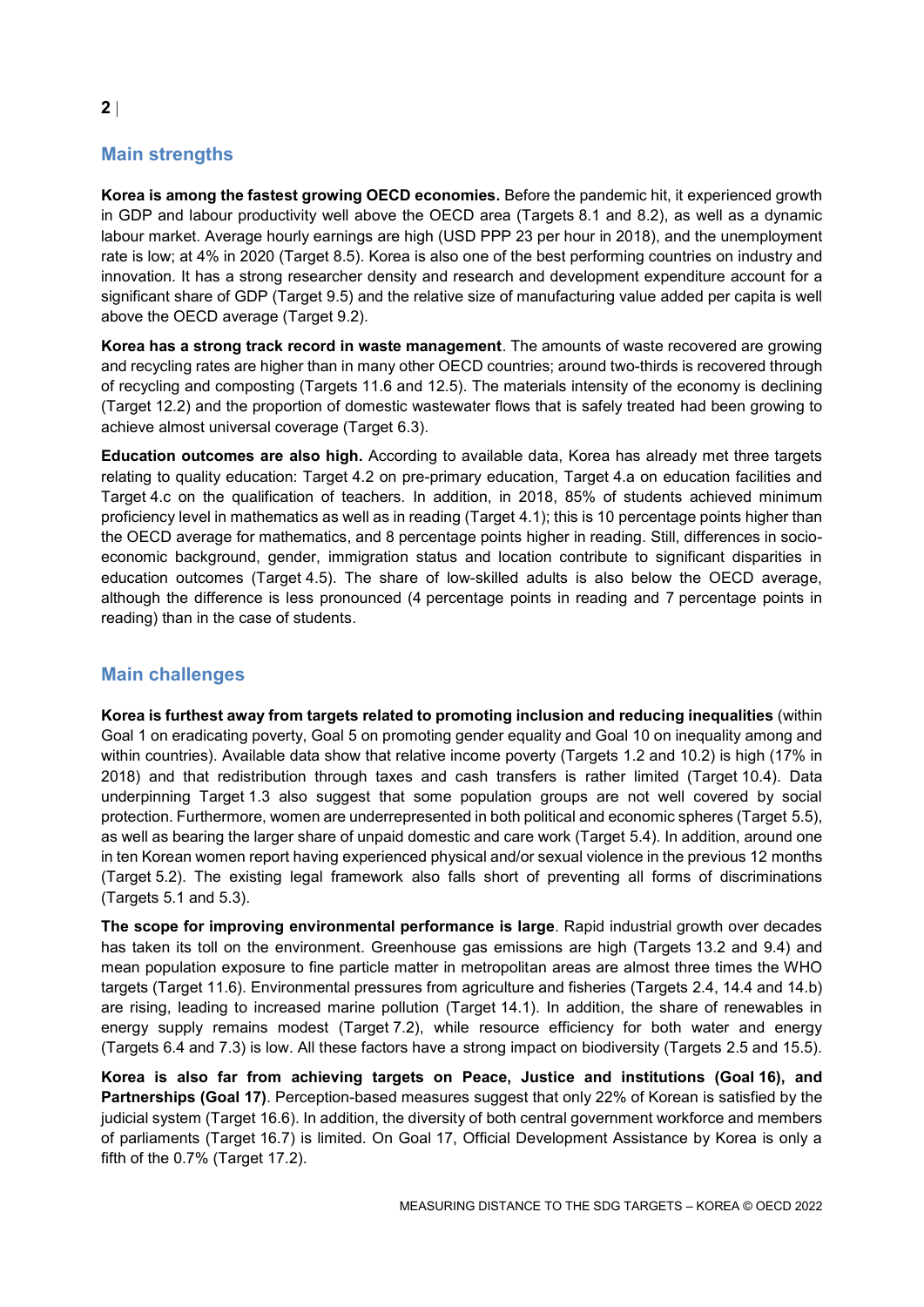#### **Statistical gaps**

**Like in many other OECD countries, data availability remains a challenge when measuring distances to targets** (see the Overview chapter for details)**.** Available data on the level of the different indicators allow covering 128 of the 169 targets. As shown in [Figure](#page-2-0) 2 below, indicator coverage is uneven across the 17 goals. While eight goals (within the People, Planet and Prosperity categories) have most of their targets covered (the indicator coverage exceeds 80%), coverage is much lower for Goal 14 on life below water and Goal 16 on peace, with only half of targets covered. Data gaps become starker when focusing on performance indicators, excluding those providing contextual information. In this case, coverage exceeds 80% for three goals only, i.e. health, education and sustainable consumption (Goals 3, 4 and 12). For seven goals, mostly related to the Planet category (Goals 13, 14 and 15) but also to gender inequality, cities, institutions and partnerships (Goals 5, 11, 16 and 17), data are lacking to monitor progress over time for more than two in three targets.



#### <span id="page-2-0"></span>**Figure 2. Korea's share of the 2030 Agenda's targets covered by at least one indicator, by goal**

Note: The figure represents Korea's share of targets covered by at least one indicator for each SDG. Numbers from 1 to 17 stand for the goals: 1 No poverty, 2 Zero hunger, 3 Good health and well-being, 4 Quality education, 5 Gender equality, 6 Clean water and sanitation, 7 Affordable and clean energy, 8 Decent work and economic growth, 9 Industry, innovation and infrastructure, 10 Reduced inequalities, 11 Sustainable cities and communities, 12 Responsible consumption and production, 13 Climate action, 14 Life below water, 15 Life on land, 16 Peace, justice and strong institutions and 17 Partnerships for the goals. These goals are grouped under five broad themes (the "5Ps"): People, Planet, Prosperity, Peace and Partnership. Beyond data availability, other statistical gaps such as timeliness or granularity also need to be considered. For instance, given the lag in available data, the effects of the pandemic on current distance and trajectories may not be reflected in the estimates. Source: All data is taken and adapted from (UNDESA, 2021<sub>[1]</sub>), *SDG Global Database*[, https://unstats.un.org/sdgs/unsdg](https://unstats.un.org/sdgs/unsdg) and (OECD, 2021<sub>[2]</sub>), *OECD.Stat,* <https://stats.oecd.org/> (accessed on 29 October 2021).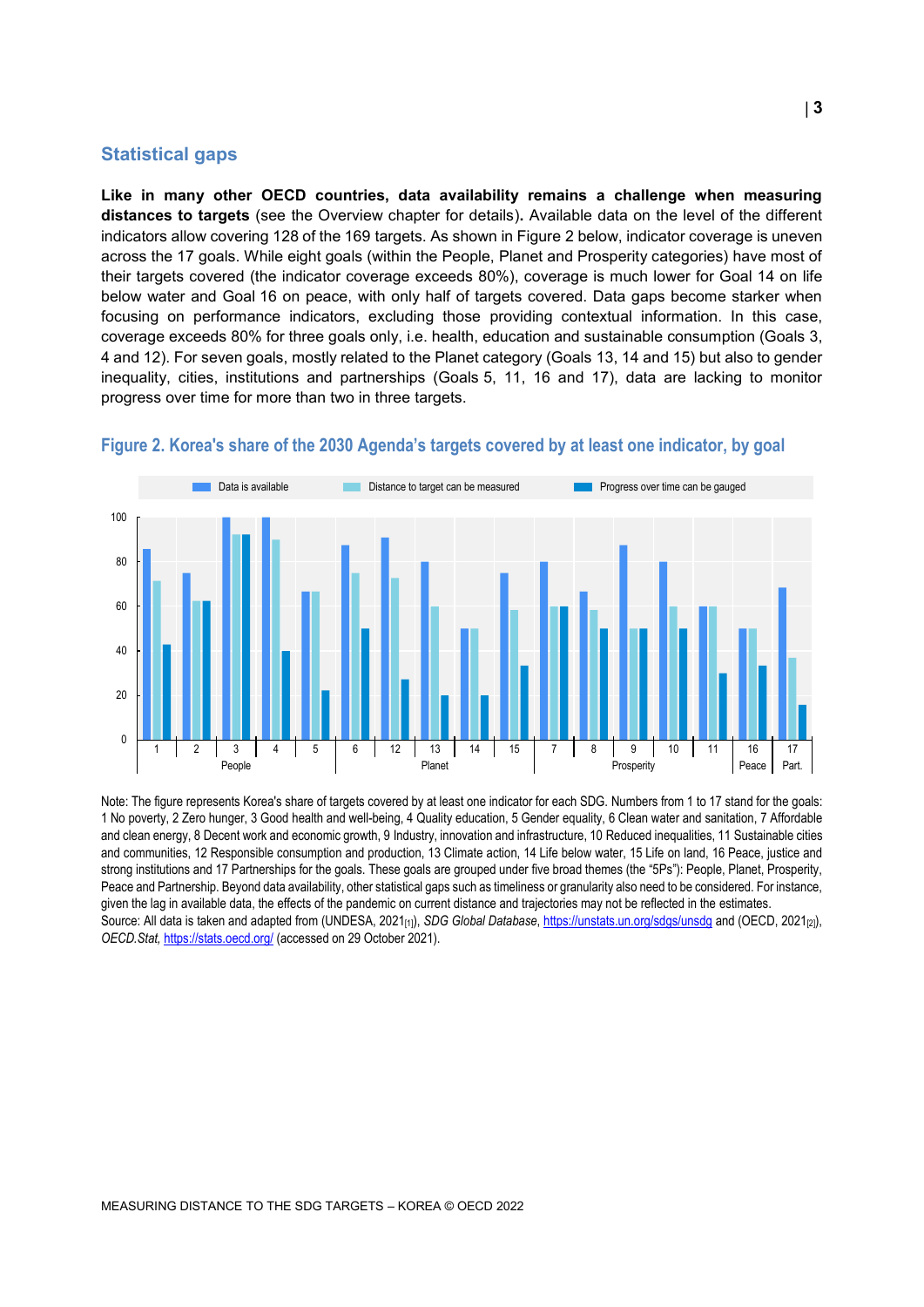# **Detailed information**

While some SDG Targets are, on average, close to being met, performance is very uneven across the 17 Goals of the 2030 Agenda for Sustainable Development. [Table](#page-3-0) 1 presents an overview of Korea's progress towards targets based on available data for each of the 17 Goals. It shows that distances to Targets and trends over time differ significantly even when considering a specific goal.

| Goal           | Target | Short Label                           | Distance to   | <b>Trend Assessment</b>                                              | OECD            | <b>OECD Trend</b>                                                    |
|----------------|--------|---------------------------------------|---------------|----------------------------------------------------------------------|-----------------|----------------------------------------------------------------------|
|                |        |                                       | Target (s.u.) |                                                                      | Average         | Assessment                                                           |
|                |        |                                       |               |                                                                      | distance (s.u.) |                                                                      |
| $\mathbf{1}$   | 1.1    | Extreme poverty                       | 0.00          | Target is achieved or on                                             | 0.00            | Target is achieved or on                                             |
|                |        |                                       |               | track to being achieved                                              |                 | track to being achieved                                              |
| 1              | 1.2    | Poverty in all its dimensions         | 2.69          | n.a.                                                                 | 1.41            | No progress or moving<br>away from the SDG target                    |
| $\mathbf{1}$   | 1.3    | Social protection coverage            | 1.72          | Progress has been made,<br>but is insufficient to meet<br>the target | 0.80            | No progress or moving<br>away from the SDG target                    |
| $\mathbf{1}$   | 1.4    | Access to basic services              | 0.00          | Target is achieved or on<br>track to being achieved                  | 0.00            | Target is achieved or on<br>track to being achieved                  |
| 1              | 1.5    | Resilience to shocks                  | 0.02          | n.a.                                                                 | 1.00            | n.a.                                                                 |
| $\overline{2}$ | 2.1    | Hunger                                | 0.12          | No progress or moving<br>away from the SDG target                    | 0.28            | No progress or moving<br>away from the SDG target                    |
| $\overline{2}$ | 2.2    | Malnutrition                          | 1.36          | No progress or moving<br>away from the SDG target                    | 2.46            | No progress or moving<br>away from the SDG target                    |
| $\overline{2}$ | 2.4    | Sustainable production                | 4.42          | Progress has been made,<br>but is insufficient to meet<br>the target | 1.34            | No progress or moving<br>away from the SDG target                    |
| $\sqrt{2}$     | 2.5    | Diversity of seeds and<br>livestocks* | 4.05          | No progress or moving<br>away from the SDG target                    | 3.59            | No progress or moving<br>away from the SDG target                    |
| $\overline{2}$ | 2.c    | Food prices anomalies                 | 0.00          | Target is achieved or on<br>track to being achieved                  | 0.00            | Target is achieved or on<br>track to being achieved                  |
| 3              | 3.1    | Maternal mortality                    | 0.00          | Target is achieved or on<br>track to being achieved                  | 0.00            | Target is achieved or on<br>track to being achieved                  |
| 3              | 3.2    | Death of newborns and<br>children     | 0.00          | Target is achieved or on<br>track to being achieved                  | 0.00            | Target is achieved or on<br>track to being achieved                  |
| 3              | 3.3    | Communicable diseases                 | 0.99          | No progress or moving<br>away from the SDG target                    | 0.56            | Progress has been made,<br>but is insufficient to meet<br>the target |
| 3              | 3.4    | Premature mortality                   | 1.99          | No progress or moving<br>away from the SDG target                    | 1.26            | Progress has been made,<br>but is insufficient to meet<br>the target |
| 3              | 3.5    | Prevention of Substance<br>abuse      | 1.26          | Progress has been made,<br>but is insufficient to meet<br>the target | 0.63            | Progress has been made,<br>but is insufficient to meet<br>the target |
| 3              | 3.6    | Road traffic accidents*               | 1.32          | Progress has been made,<br>but is insufficient to meet<br>the target | 0.78            | Progress has been made,<br>but is insufficient to meet<br>the target |
| 3              | 3.7    | Access to sexual health-care          | 0.00          | Target is achieved or on<br>track to being achieved                  | 0.58            | Progress has been made,<br>but is insufficient to meet<br>the target |
| $\sqrt{3}$     | 3.8    | Health coverage                       | 2.12          | Progress has been made,<br>but is insufficient to meet<br>the target | 1.79            | Progress has been made,<br>but is insufficient to meet<br>the target |
| 3              | 3.9    | Deaths and illness from<br>pollution  | 0.48          | Target is achieved or on<br>track to being achieved                  | 0.55            | No progress or moving<br>away from the SDG target                    |
| 3              | 3.a    | Tobacco consumption                   | 2.48          | Progress has been made,                                              | 2.65            | Progress has been made,                                              |

# <span id="page-3-0"></span>**Table 1. Korea distances to targets and recent trends**

MEASURING DISTANCE TO THE SDG TARGETS – KOREA © OECD 2022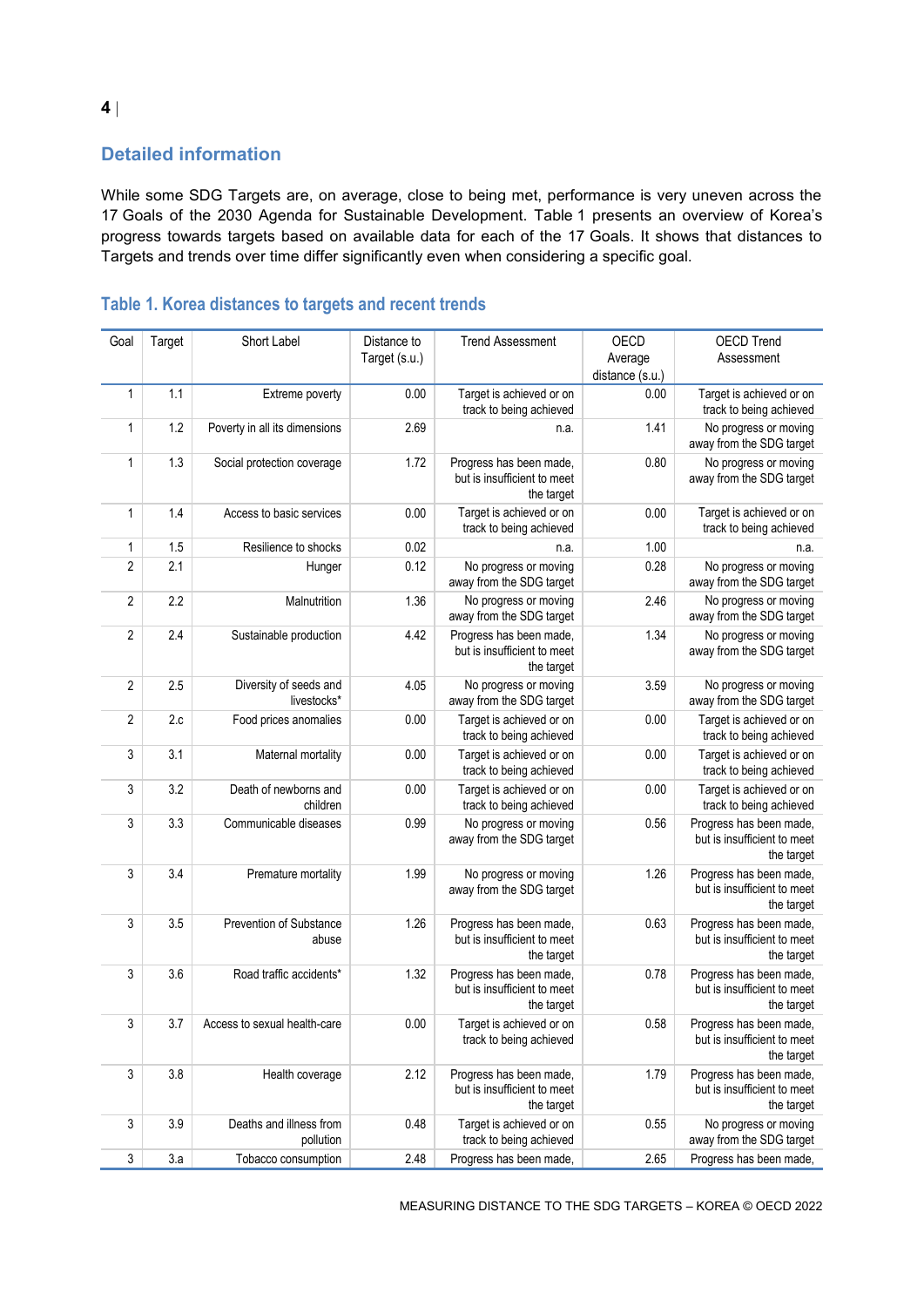|                |        |                                       |                              | <b>Trend Assessment</b>                                              | <b>OECD</b>                | <b>OECD Trend</b>                                                    |
|----------------|--------|---------------------------------------|------------------------------|----------------------------------------------------------------------|----------------------------|----------------------------------------------------------------------|
| Goal           | Target | Short Label                           | Distance to<br>Target (s.u.) |                                                                      |                            | Assessment                                                           |
|                |        |                                       |                              |                                                                      | Average<br>distance (s.u.) |                                                                      |
|                |        |                                       |                              | but is insufficient to meet                                          |                            | but is insufficient to meet                                          |
|                |        |                                       |                              | the target                                                           |                            | the target                                                           |
| 3              | 3.b    | Vaccination                           | 0.39                         | Target is achieved or on<br>track to being achieved                  | 0.37                       | Target is achieved or on<br>track to being achieved                  |
| 3              | 3.d    | Health emergency<br>preparedness      | 1.95                         | Target is achieved or on<br>track to being achieved                  | 1.19                       | Target is achieved or on<br>track to being achieved                  |
| 4              | 4.1    | Primary and secondary<br>education    | 0.80                         | No progress or moving<br>away from the SDG target                    | 1.17                       | No progress or moving<br>away from the SDG target                    |
| 4              | 4.2    | Pre-primary education                 | 0.00                         | Target is achieved or on<br>track to being achieved                  | 0.24                       | Target is achieved or on<br>track to being achieved                  |
| 4              | 4.3    | Lifelong learning                     | 1.11                         | n.a.                                                                 | 1.25                       | No progress or moving<br>away from the SDG target                    |
| 4              | 4.4    | Skills for employment                 | 0.73                         | Progress has been made,<br>but is insufficient to meet<br>the target | 1.23                       | No progress or moving<br>away from the SDG target                    |
| 4              | 4.5    | Disparities in education              | 1.41                         | No progress or moving<br>away from the SDG target                    | 1.49                       | No progress or moving<br>away from the SDG target                    |
| 4              | 4.6    | Adults' literacy and numeracy         | 1.15                         | n.a.                                                                 | 1.57                       | n.a.                                                                 |
| 4              | 4.7    | Skills for sustainable<br>development | 0.49                         | n.a.                                                                 | 1.04                       | n.a.                                                                 |
| 4              | 4.a    | <b>Education facilities</b>           | 0.00                         | n.a.                                                                 | 0.05                       | n.a.                                                                 |
| 4              | 4.c    | Qualification of teachers             | 0.00                         | n.a.                                                                 | 0.60                       | n.a.                                                                 |
| 5              | 5.1    | Discrimination against<br>women       | 1.08                         | n.a.                                                                 | 1.32                       | n.a.                                                                 |
| 5              | 5.2    | Violence against women                | 2.10                         | n.a.                                                                 | 0.89                       | n.a.                                                                 |
| 5              | 5.3    | Harmful practices                     | 2.31                         | n.a.                                                                 | 1.37                       | n.a.                                                                 |
| 5              | 5.4    | Unpaid care and domestic<br>work      | 2.24                         | n.a.                                                                 | 1.79                       | n.a.                                                                 |
| 5              | 5.5    | Women's participation                 | 3.54                         | Progress has been made,<br>but is insufficient to meet<br>the target | 1.89                       | Progress has been made,<br>but is insufficient to meet<br>the target |
| 5              | 5.b    | Women's empowerment                   | 0.00                         | Target is achieved or on<br>track to being achieved                  | 0.53                       | Target is achieved or on<br>track to being achieved                  |
| 6              | 6.1    | Access to drinking water              | 0.00                         | Target is achieved or on<br>track to being achieved                  | 0.15                       | Target is achieved or on<br>track to being achieved                  |
| 6              | 6.2    | Waste water treatment                 | 0.00                         | Target is achieved or on<br>track to being achieved                  | 0.35                       | Progress has been made,<br>but is insufficient to meet<br>the target |
| 6              | 6.3    | Water quality                         | 0.18                         | Target is achieved or on<br>track to being achieved                  | 0.68                       | Target is achieved or on<br>track to being achieved                  |
| 6              | 6.4    | Water-use efficiency                  | 1.88                         | No progress or moving<br>away from the SDG target                    | 0.54                       | Progress has been made,<br>but is insufficient to meet<br>the target |
| 6              | 6.5    | Water resources<br>management         | 1.92                         | n.a.                                                                 | 0.98                       | n.a.                                                                 |
| 6              | 6.6    | Water-related ecosystems*             | 2.83                         | n.a.                                                                 | 2.18                       | n.a.                                                                 |
| $\overline{7}$ | 7.1    | Access to energy                      | 0.00                         | Target is achieved or on<br>track to being achieved                  | 0.00                       | Target is achieved or on<br>track to being achieved                  |
| 7              | 7.2    | Clean energy                          | 1.94                         | Progress has been made,<br>but is insufficient to meet<br>the target | 0.62                       | Progress has been made,<br>but is insufficient to meet<br>the target |
| $\overline{7}$ | 7.3    | Energy efficiency                     | 1.88                         | Progress has been made,<br>but is insufficient to meet<br>the target | 0.98                       | Progress has been made,<br>but is insufficient to meet<br>the target |
| 8              | 8.1    | GDP growth                            | 0.82                         | No progress or moving<br>away from the SDG target                    | 1.89                       | No progress or moving<br>away from the SDG target                    |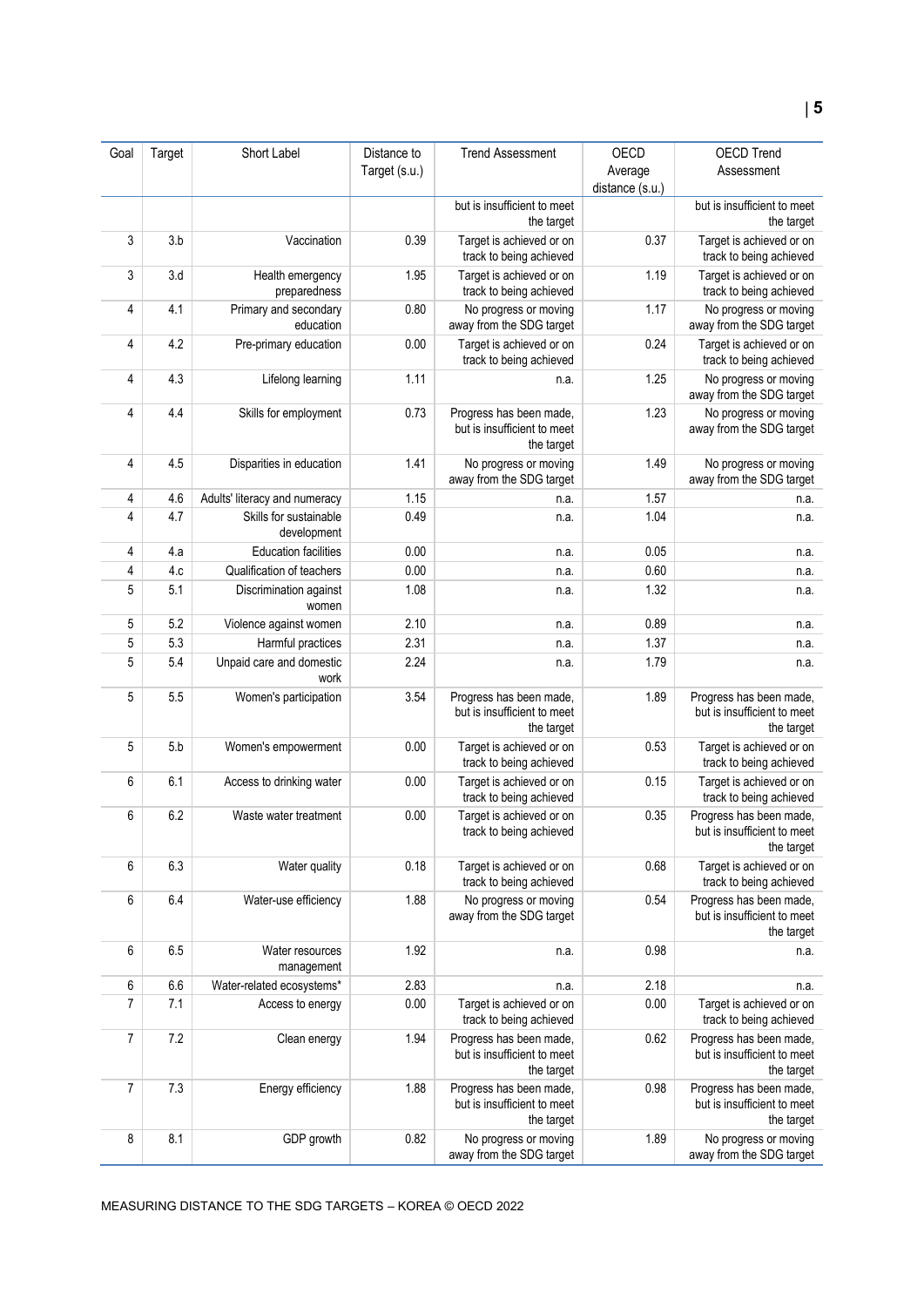| Goal | Target | Short Label                           | Distance to   | <b>Trend Assessment</b>                                              | <b>OECD</b>     | <b>OECD Trend</b>                                                    |
|------|--------|---------------------------------------|---------------|----------------------------------------------------------------------|-----------------|----------------------------------------------------------------------|
|      |        |                                       | Target (s.u.) |                                                                      | Average         | Assessment                                                           |
|      |        |                                       |               |                                                                      | distance (s.u.) |                                                                      |
| 8    | 8.2    | Productivity                          | 0.13          | No progress or moving<br>away from the SDG target                    | 1.77            | No progress or moving<br>away from the SDG target                    |
| 8    | 8.4    | Material footprint                    | 0.38          | Target is achieved or on<br>track to being achieved                  | 0.82            | Progress has been made,<br>but is insufficient to meet<br>the target |
| 8    | 8.5    | Employment                            | 0.18          | No progress or moving<br>away from the SDG target                    | 0.97            | No progress or moving<br>away from the SDG target                    |
| 8    | 8.8    | Labour rights                         | 1.49          | Progress has been made,<br>but is insufficient to meet<br>the target | 0.80            | Progress has been made,<br>but is insufficient to meet<br>the target |
| 8    | 8.10   | <b>Financial institutions</b>         | 0.13          | Target is achieved or on<br>track to being achieved                  | 0.45            | Target is achieved or on<br>track to being achieved                  |
| 8    | 8.b    | Strategy for youth<br>employment      | 0.00          | n.a.                                                                 | 0.45            | n.a.                                                                 |
| 9    | 9.2    | Sustainable industry                  | 0.00          | Target is achieved or on<br>track to being achieved                  | 0.95            | No progress or moving<br>away from the SDG target                    |
| 9    | 9.4    | Environmental impact                  | 1.78          | Progress has been made,<br>but is insufficient to meet<br>the target | 0.87            | Progress has been made,<br>but is insufficient to meet<br>the target |
| 9    | 9.5    | Research and development              | 0.00          | Target is achieved or on<br>track to being achieved                  | 1.06            | Progress has been made,<br>but is insufficient to meet<br>the target |
| 9    | 9.c    | ICT                                   | 0.00          | Target is achieved or on<br>track to being achieved                  | 0.36            | Progress has been made,<br>but is insufficient to meet<br>the target |
| 10   | 10.2   | Social inclusion                      | 2.29          | No progress or moving<br>away from the SDG target                    | 1.54            | No progress or moving<br>away from the SDG target                    |
| 10   | 10.3   | Inequalities of outcome               | 1.79          | Progress has been made,<br>but is insufficient to meet<br>the target | 1.27            | Progress has been made,<br>but is insufficient to meet<br>the target |
| 10   | 10.4   | Redistribution                        | 1.81          | Progress has been made,<br>but is insufficient to meet<br>the target | 1.12            | No progress or moving<br>away from the SDG target                    |
| 10   | 10.5   | Financial markets                     | 0.83          | No progress or moving<br>away from the SDG target                    | 0.90            | No progress or moving<br>away from the SDG target                    |
| 10   | 10.a   | Tariff-lines                          | 1.57          | Progress has been made,<br>but is insufficient to meet<br>the target | 0.93            | Progress has been made,<br>but is insufficient to meet<br>the target |
| 10   | 10.c   | Remittances                           | 0.00          | n.a.                                                                 | 2.21            | n.a.                                                                 |
| 11   | 11.1   | Housing                               | 0.23          | Target is achieved or on<br>track to being achieved                  | 0.80            | No progress or moving<br>away from the SDG target                    |
| 11   | 11.3   | Urbanization                          | 2.06          | Progress has been made,<br>but is insufficient to meet<br>the target | 1.19            | Progress has been made,<br>but is insufficient to meet<br>the target |
| 11   | 11.5   | Impact of disasters                   | 0.04          | n.a.                                                                 | 1.19            | n.a.                                                                 |
| 11   | 11.6   | Environmental impact of<br>cities     | 1.27          | No progress or moving<br>away from the SDG target                    | 0.49            | Progress has been made,<br>but is insufficient to meet<br>the target |
| 11   | 11.a   | Urban policies                        | 0.00          | n.a.                                                                 | 0.23            | n.a.                                                                 |
| 11   | 11.b   | <b>Disaster Risk Reduction</b>        | 0.00          | n.a.                                                                 | 0.81            | n.a.                                                                 |
| 12   | 12.1   | Sustainable cons. and prod.           | 0.00          | n.a.                                                                 | 0.00            | n.a.                                                                 |
| 12   | 12.2   | Efficient use of natural<br>resources | 0.53          | Target is achieved or on<br>track to being achieved                  | 0.87            | Progress has been made,<br>but is insufficient to meet<br>the target |
| 12   | 12.3   | Food waste                            | 1.29          | n.a.                                                                 | 1.36            | n.a.                                                                 |
| 12   | 12.4   | Chemical and hazardous                | 1.69          | n.a.                                                                 | 1.02            | n.a.                                                                 |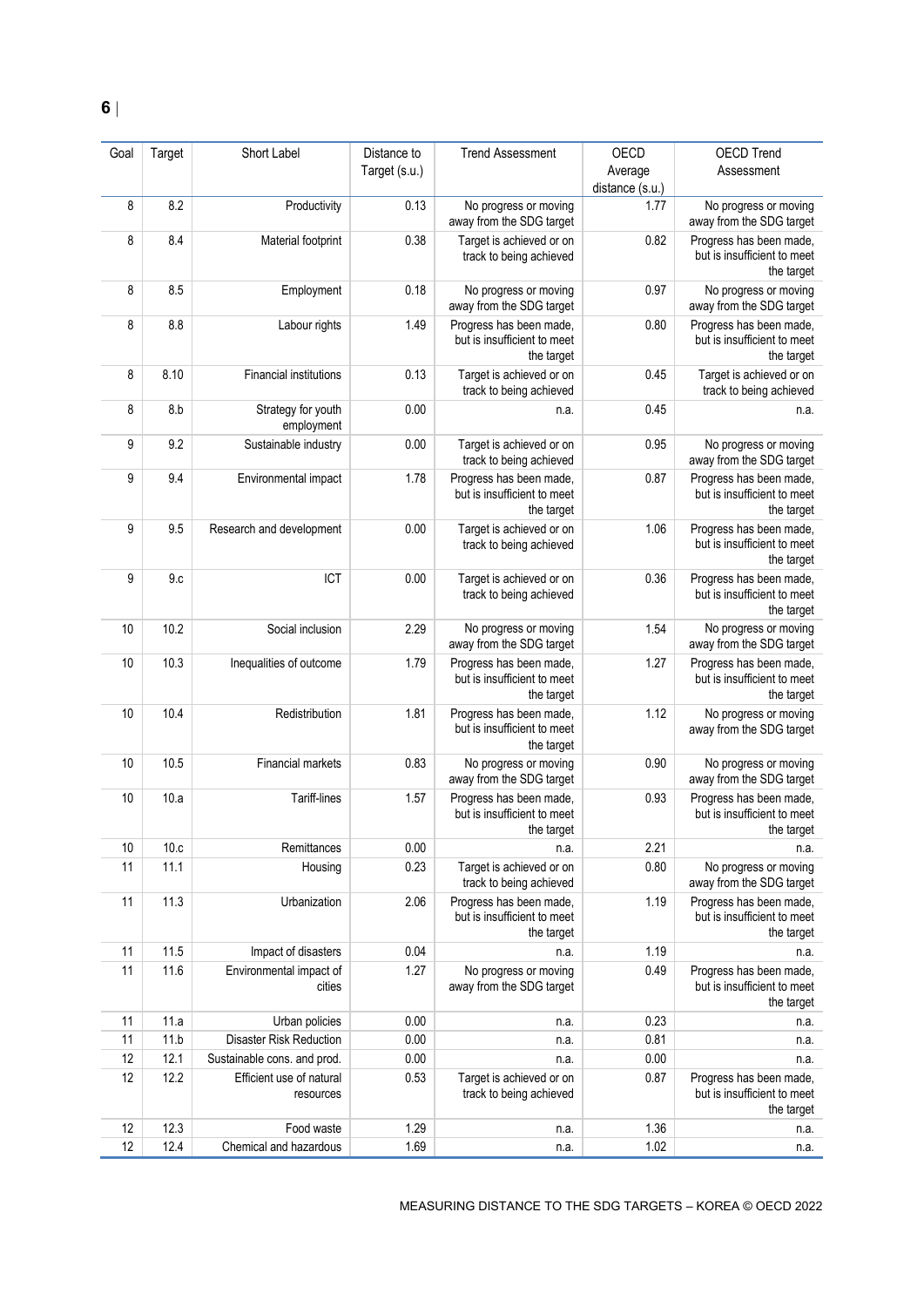| Goal | Target | Short Label                                    | Distance to   | <b>Trend Assessment</b>                                              | OECD            | <b>OECD Trend</b>                                                    |
|------|--------|------------------------------------------------|---------------|----------------------------------------------------------------------|-----------------|----------------------------------------------------------------------|
|      |        |                                                | Target (s.u.) |                                                                      | Average         | Assessment                                                           |
|      |        |                                                |               |                                                                      | distance (s.u.) |                                                                      |
|      |        | waste*                                         |               |                                                                      |                 |                                                                      |
| 12   | 12.5   | Waste generation                               | 0.00          | Target is achieved or on<br>track to being achieved                  | 0.66            | Progress has been made,<br>but is insufficient to meet<br>the target |
| 12   | 12.7   | Public procurement practices                   | 0.00          | n.a.                                                                 | 0.00            | n.a.                                                                 |
| 12   | 12.8   | Education for sustainability                   | 0.49          | n.a.                                                                 | 1.04            | n.a.                                                                 |
| 12   | 12.b   | Tourism sustainability                         | 3.28          | No progress or moving<br>away from the SDG target                    | 1.87            | No progress or moving<br>away from the SDG target                    |
| 13   | 13.1   | Resilience to climate events                   | 0.02          | n.a.                                                                 | 0.73            | n.a.                                                                 |
| 13   | 13.2   | Greenhouse gas emissions                       | 2.33          | Progress has been made,<br>but is insufficient to meet<br>the target | 1.15            | Progress has been made,<br>but is insufficient to meet<br>the target |
| 13   | 13.3   | Education for sustainability                   | 0.49          | n.a.                                                                 | 1.04            | n.a.                                                                 |
| 14   | 14.1   | Marine pollution**                             | 2.06          | No progress or moving<br>away from the SDG target                    | 1.84            | Progress has been made,<br>but is insufficient to meet<br>the target |
| 14   | 14.4   | Overfishing and IUU fishing*                   | 2.33          | n.a.                                                                 | 1.78            | n.a.                                                                 |
| 14   | 14.5   | Protected marine areas*                        | 1.08          | Progress has been made,<br>but is insufficient to meet<br>the target | 0.38            | Progress has been made,<br>but is insufficient to meet<br>the target |
| 14   | 14.6   | Harmful subsidies to<br>fisheries*             | 0.00          | n.a.                                                                 | 0.36            | n.a.                                                                 |
| 14   | 14.b   | Small-scale fisheries                          | 5.40          | n.a.                                                                 | 1.64            | n.a.                                                                 |
| 15   | 15.1   | Ecosystem protection*                          | 1.45          | Progress has been made,<br>but is insufficient to meet<br>the target | 0.74            | Progress has been made,<br>but is insufficient to meet<br>the target |
| 15   | 15.2   | Sustainable use of forest*                     | 1.17          | No progress or moving<br>away from the SDG target                    | 0.60            | Target is achieved or on<br>track to being achieved                  |
| 15   | 15.4   | Mountain ecosystems                            | 1.34          | Progress has been made,<br>but is insufficient to meet<br>the target | 0.73            | Progress has been made,<br>but is insufficient to meet<br>the target |
| 15   | 15.5   | Threatened species*                            | 3.14          | No progress or moving<br>away from the SDG target                    | 1.20            | No progress or moving<br>away from the SDG target                    |
| 15   | 15.6   | Benefits from genetic<br>resources             | 0.61          | n.a.                                                                 | 0.78            | n.a.                                                                 |
| 15   | 15.8   | Invasive alien species*                        | 0.00          | n.a.                                                                 | 0.30            | n.a.                                                                 |
| 15   | 15.9   | National and local planning*                   | 0.00          | n.a.                                                                 | 0.54            | n.a.                                                                 |
| 16   | 16.1   | Violence and related deaths                    | 0.74          | Progress has been made,<br>but is insufficient to meet<br>the target | 0.66            | Progress has been made,<br>but is insufficient to meet<br>the target |
| 16   | 16.3   | Rule of law                                    | 2.51          | No progress or moving<br>away from the SDG target                    | 2.33            | No progress or moving<br>away from the SDG target                    |
| 16   | 16.6   | Accountable institutions                       | 4.11          | No progress or moving<br>away from the SDG target                    | 2.26            | Progress has been made,<br>but is insufficient to meet<br>the target |
| 16   | 16.7   | Inclusive decision-making                      | 2.94          | n.a.                                                                 | 1.85            | n.a.                                                                 |
| 16   | 16.10  | Access to information                          | 0.00          | n.a.                                                                 | 0.00            | n.a.                                                                 |
| 16   | 16.a   | National institutions                          | 0.00          | Target is achieved or on<br>track to being achieved                  | 0.54            | Target is achieved or on<br>track to being achieved                  |
| 17   | 17.2   | Official Development<br>Assistance             | 1.64          | Progress has been made,<br>but is insufficient to meet<br>the target | 0.94            | Progress has been made,<br>but is insufficient to meet<br>the target |
| 17   | 17.10  | Multilateral trading system                    | 3.91          | No progress or moving<br>away from the SDG target                    | 0.45            | Target is achieved or on<br>track to being achieved                  |
| 17   | 17.12  | Market access for least<br>developed countries | 0.16          | Progress has been made,<br>but is insufficient to meet               | 0.72            | No progress or moving<br>away from the SDG target                    |

MEASURING DISTANCE TO THE SDG TARGETS – KOREA © OECD 2022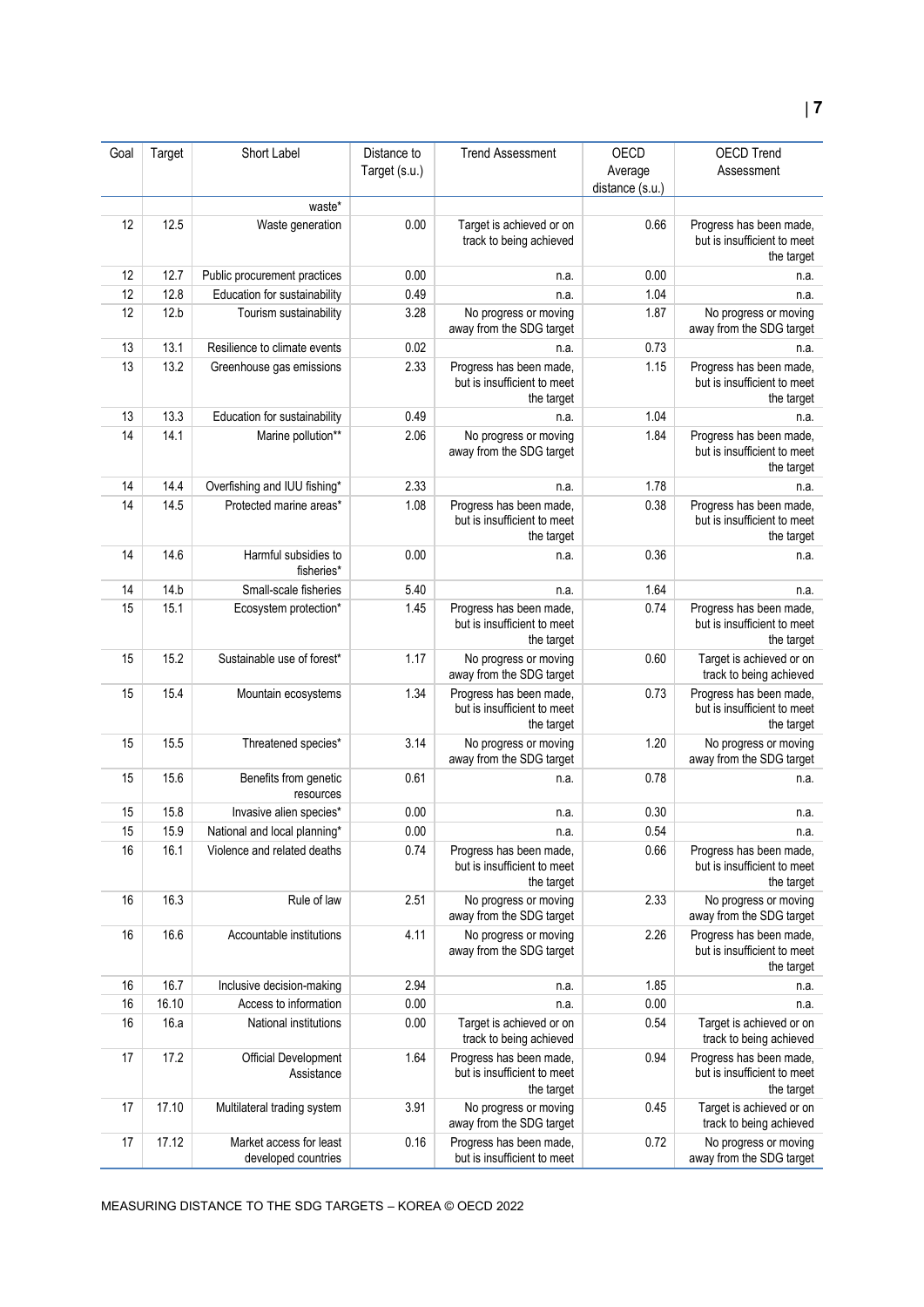| Goal | Target | Short Label                                                             | Distance to<br>Target (s.u.) | <b>Trend Assessment</b> | OECD<br>Average<br>distance (s.u.) | <b>OECD Trend</b><br>Assessment |
|------|--------|-------------------------------------------------------------------------|------------------------------|-------------------------|------------------------------------|---------------------------------|
|      |        |                                                                         |                              | the target              |                                    |                                 |
| 17   | 17.15  | National leadership to<br>implement policies for<br>poverty eradication | 2.46                         | n.a.                    | 2.32                               | n.a.                            |
| 17   | 17.16  | Global Partnership for<br>Sustainable Development                       | 1.98                         | n.a.                    | 0.89                               | n.a.                            |
| 17   | 17.18  | Statistical capacity                                                    | 0.48                         | n.a.                    | 0.09                               | n.a.                            |
| 17   | 17.19  | Statistical capacity-building                                           | 0.00                         | n.a.                    | 0.11                               | n.a.                            |

Note: \* refers to targets with a 2020 deadline. \*\* refers to targets with a 2025 deadline. The OECD average is measured as the simple average across OECD countries with available data

Source: All data is taken and adapted from (UNDESA, 2021[1]), *SDG Global Database*[, https://unstats.un.org/sdgs/unsdg](https://unstats.un.org/sdgs/unsdg) and (OECD, 2021[2]), *OECD.Stat,* <https://stats.oecd.org/> (accessed on 29 October 2021).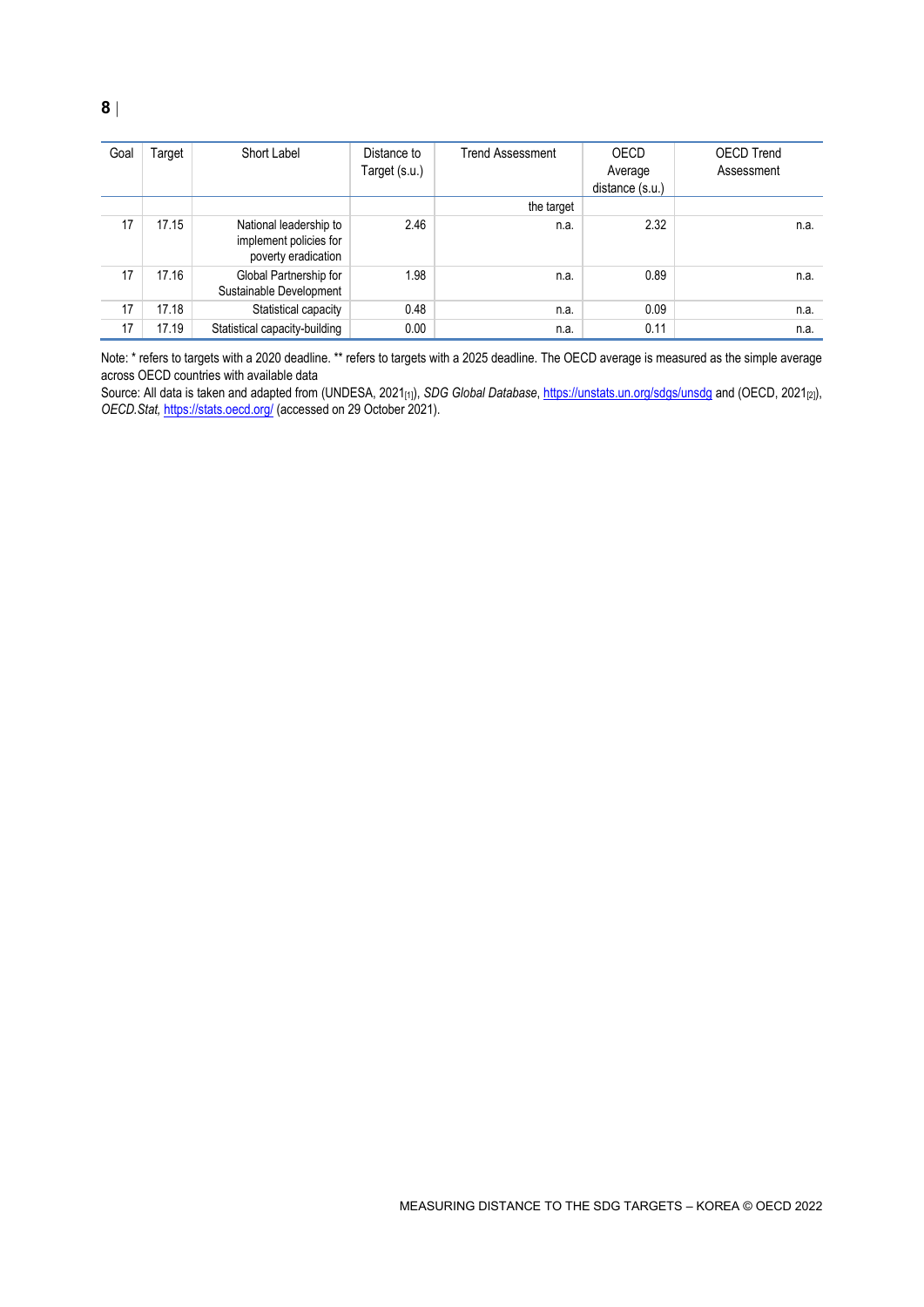# <span id="page-8-0"></span>**How to read this country profile**

The OECD report *The Short and Winding Road to 2030: Measuring Distance to the SDG Targets* evaluates the distance that OECD countries need to travel to meet SDG targets for which data are currently available. It also looks at whether countries have been moving towards or away from these targets, and how likely they are to meet their commitments by 2030, based on an analysis of recent trends and the observed volatility in the different indicators.

As most authors and international organisations, this report adopts a rather simple geometric growth model for assessing the direction and pace of recent changes in the context of the SDGs. Yet, instead of making direct estimates of the value of the indicator by 2030, it models the likelihood of achieving a specific level using Monte Carlo simulations.

While the report provides an overview of where OECD countries, taken as a whole, currently stand, country profiles provide details of the performance and data availability of individual OECD countries.

### *How to read the OECD SDG Wheel?*

Progress on SDGs requires a granular understanding of countries' strengths and weaknesses based on the consideration of the 169 targets of the 2030 Agenda. [Figure](#page-0-0) 1 shows both **current achievements** (in the inner circle; the longer the bar, the smaller the distance remaining to be travelled) **as well as whether OECD countries are on track** (or are at least making progress) to meet their commitments by 2030 (in the outer circle).

The length of each bar shows current level of achievement on each target. As detailed in the Methodological Annex, countries' distance to target is measured as the "standardised difference" between a country's current position and the target end-value. For each indicator, the standardised measurement unit (s.u.) is the standard deviation observed among OECD countries in the reference year (i.e. the year closest to 2015). Therefore, the longer the bar, the shorter the distance still to be travelled to reach the target by 2030. The colours of the bars applied to the various targets refer to the goals they pertain to.

The outer ring shows how OECD countries are performing over time and how likely they are to meet the different targets by 2030 based on the observed trends of the various indicators. It uses stoplight colours to classify the progress towards the target:

- green is used to indicate those countries that (based on the change in the different indicators over a recent period) should meet the target in 2030 just by maintaining their current pace of progress (i.e. more than 75% of (randomised) projections meet the target);
- yellow for those countries whose current pace of progress is insufficient to meet the target by 2030 (i.e. less than 75% of randomised projections meet the target, while the correlation coefficient between the indicator and the year is high and statistically significant, implying that a significant trend could be detected); and
- red for those countries whose recent changes have been stagnating or moving them further away from the target (i.e. less than 75% of randomised projections meet the target and the correlation coefficient between the indicator and the year is low or statistically insignificant, implying that no statistical trend could be identified).

### *How to read the Strength and Challenges sections?*

With the aim of helping its member countries in navigating the 2030 Agenda and in setting their own priorities for action, this report relies on a unique methodology for measuring the distance that OECD countries have to travel to achieve SDG targets. The identification of the main strengths and challenges proposed in this report relies on current performances only: